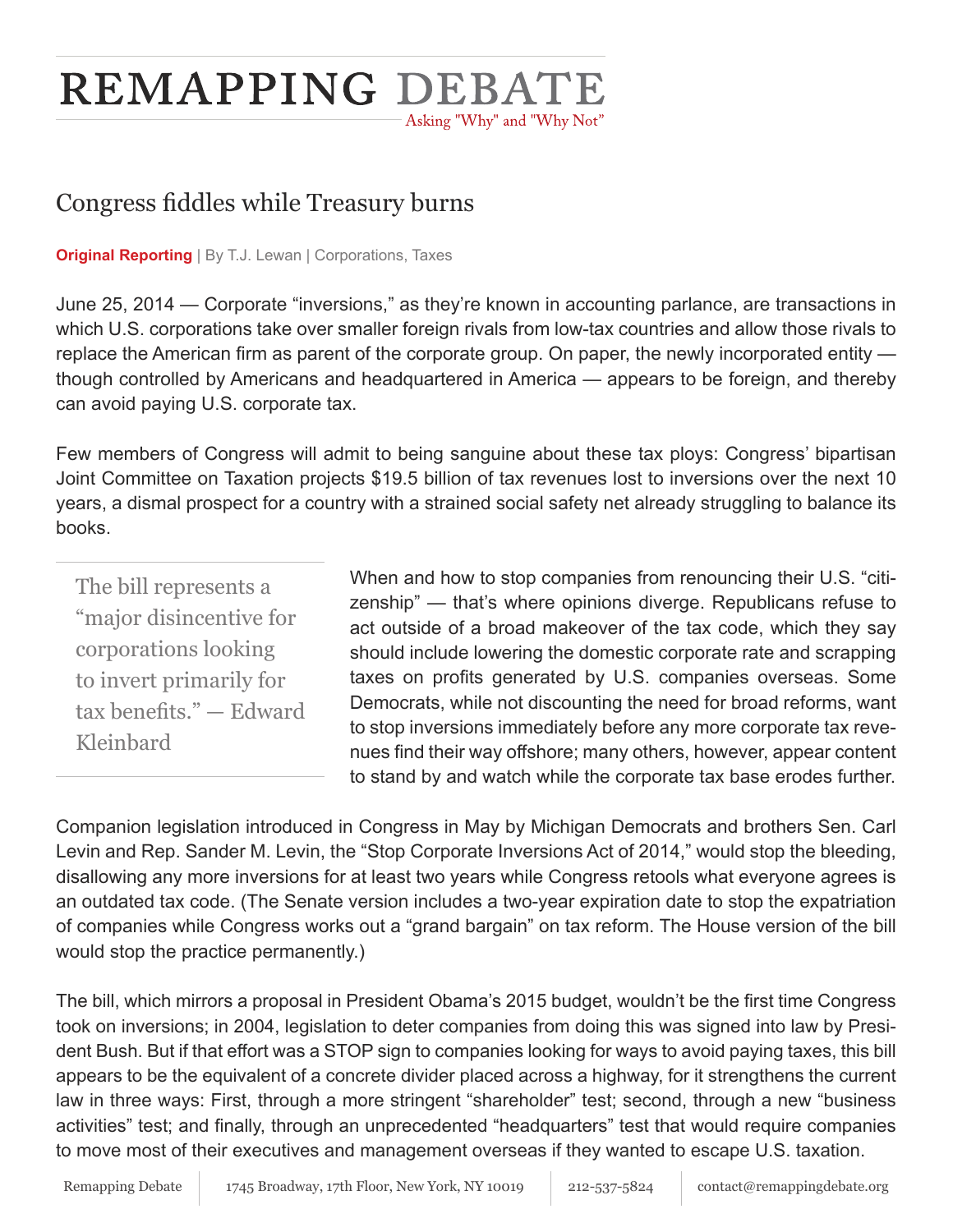2 The \$19.5-billion question is: Will it work? Is this the best way to get after corporate deadbeats and stop the erosion of the U.S. corporate tax base? Or will companies find loopholes in this legislation or other means to dodge the taxman?

Consulting with international tax experts, economists, lawmakers, and others, Remapping Debate found an overwhelming consensus on three points:

First, the Levin bill is, indeed, close to "loophole proof" and would likely save the Treasury billions of dollars for years to come; second, it would reduce the competitive disadvantage that smaller U.S. companies suffer to large, well-heeled multinationals able to exploit overseas tax havens to amass profits; third, the more time passes without legislative action, the more inversions we are likely to see.

And yet, though new inversions are in the offing, our sources unanimously said the Levin bill is not likely to be voted on this year.

### **Inversion parade**

A decade ago, when a parade of corporate inversions last provoked a public outcry, it was easier for corporations to get out of paying taxes by claiming they were an overseas concern. Essentially, all that was needed was a drop box or a shoebox-sized office staffed by a night watchman in a low- or no-tax country like Bermuda or the Cayman Islands. Typically, they would identify themselves as foreign when they filed their taxes, even though they operated as they always had: policy decided by the same U.S. executives, on behalf of the same shareholders, from the old U.S. headquarters.

In 2004, Congress added Section 7874 to the Internal Revenue Code. It compelled companies seeking to reincorporate overseas to merge with or acquire international companies at least a quarter of their pre-merger size. Likewise, it mandated that foreign shareholders of the combined company wind up with at least 20 percent of the newly created firm's stock through the merger.

Inversions abated for a time, but by 2011 they were back in vogue, with many U.S. corporations merging with firms big enough to meet the 20-percent stock threshold but too small to actually control the new entity. (Indeed, 14 of the 41 U.S. companies that have reincorporated overseas to lower their tax bills have done so since 2011; Medtronic Inc., the medical device manufacturer that aims to invert to Ireland, is one of many more in the pipeline.)

Though Democrats publicly grouse about tax loopholes for big corporations, many appear content to stand on the sidelines while inversions go on. In the Senate, where they have a majority, fewer than half of all Democrats are co-sponsors of Levin's bill.

The Levin bill aims to modify Section 7874 to raise the foreign stockholder threshold above 50 percent – a change that represents a "major disincentive for corporations looking to invert primarily for tax benefits," as Edward Kleinbard, a professor at the University of Southern California's Gould School of Law, put it.

Remapping Debate 1745 Broadway, 17th Floor, New York, NY 10019 212-537-5824 contact@remappingdebate.org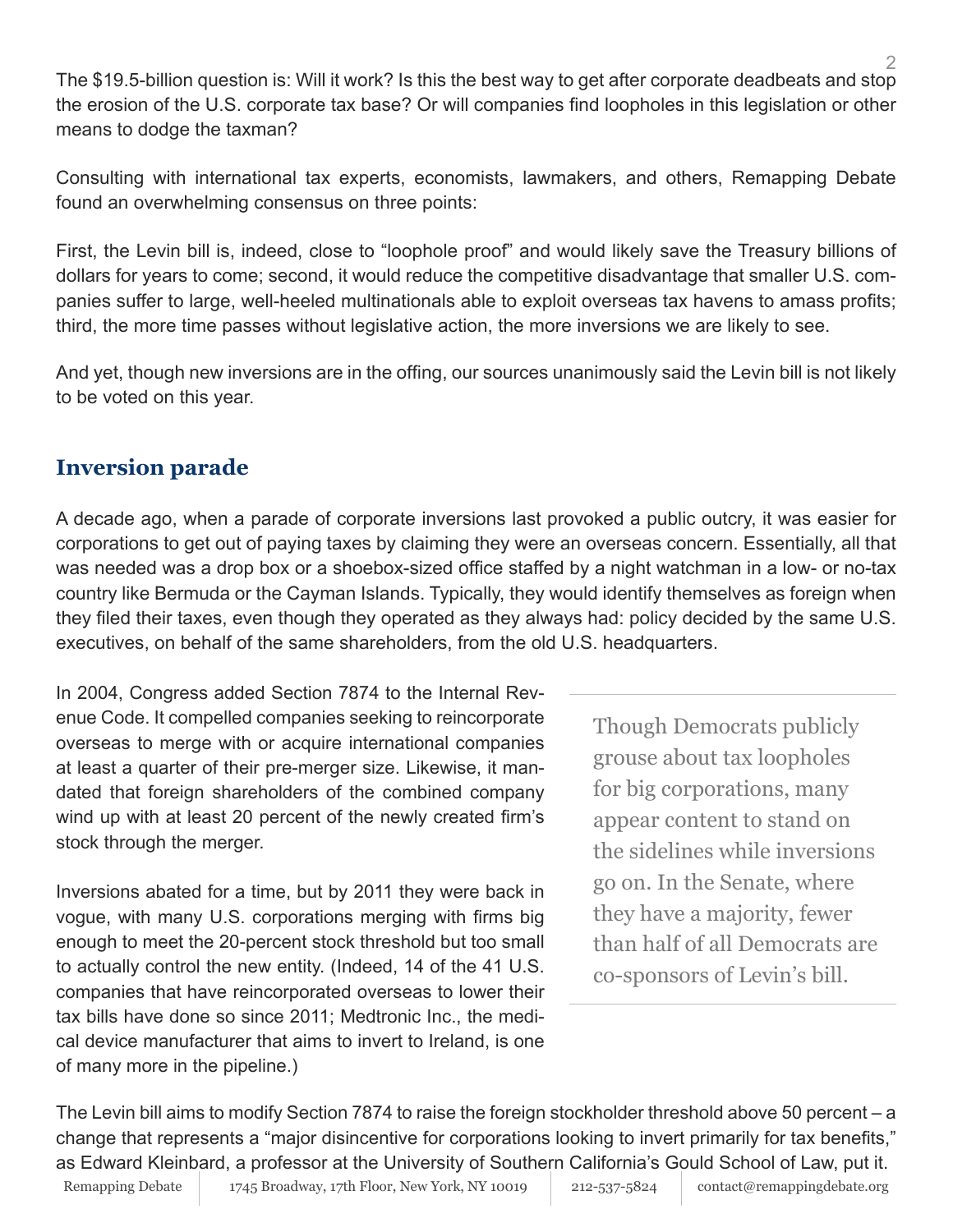3 Kleinbard, who has served as chief of staff on the U.S. Congress's nonpartisan Joint Committee on Taxation, said that were the Levin bill adopted, "you'd have to find a foreign merger partner that's 101 percent bigger than your company, not one that's just 25 percent of your size. That's a huge difference."

#### **Two new tests**

The bill also creates two other tests that, until now, have never been part of U.S. law. The first empowers the IRS to treat inverted companies as American for tax purposes if they continue to conduct "significant" business activity within the United States. ("Significant," according to the bill, means that a company has 25 percent of its workforce, employee compensation, and income and assets "located," "incurred," or "derived" in the United States.) The second stipulates that the headquarters of the newly merged entity — together with "substantially all of the executive officers and senior management" may not remain "primarily" within U.S. territory.

"This legislation would put the lid on inversions." — Carol P. Tello

What does "substantially all" and "primarily" mean? Here the legislation gets a little hazy, leaving it to the U.S. Treasury to define those qualifiers more precisely. Still, might U.S. corporations, and the armies of accountants and tax lawyers they hire, find wiggle room in this wording?

Reuven S. Avi-Yonah, a professor at the University of Michigan law school and a lawyer who specializes in international corporate taxation, said such vague terms — carryovers from the 2004 law — "could be a problem" down the road.

While welcoming the headquarters test, which, in his view is "the most meaningful provision in there," Avi-Yonah told Remapping Debate that he would have preferred to see a "red line" in the legislation on what constitutes a headquarters. "There has to be a better definition — the CEO and three quarters of the executive officers, for example — than the word 'substantial.'"

Nevertheless, most everyone we interviewed agreed the legislation was fairly airtight and would likely reduce the number of tax-motivated inversions to a trickle — if not dry them up altogether.

Linda Swartz, chair of the tax group at Cadwalader, Wickersham & Taft LLP, a New York City law firm that helps clients do global mergers and acquisitions: "Fewer companies will do inversions, most likely, if this law is enacted."

Carol P. Tello, a partner at Sutherland Asbill & Brennan LLP, a firm that counsels multinationals on cross-border tax planning with offices in the United States, United Kingdom, and Switzerland: "This legislation would put the lid on inversions."

Thomas L. Hungerford, director of tax and budget policy at the Economic Policy Institute and a former economist at the General Accounting Office: "This would stop a lot of companies from even thinking about inversions."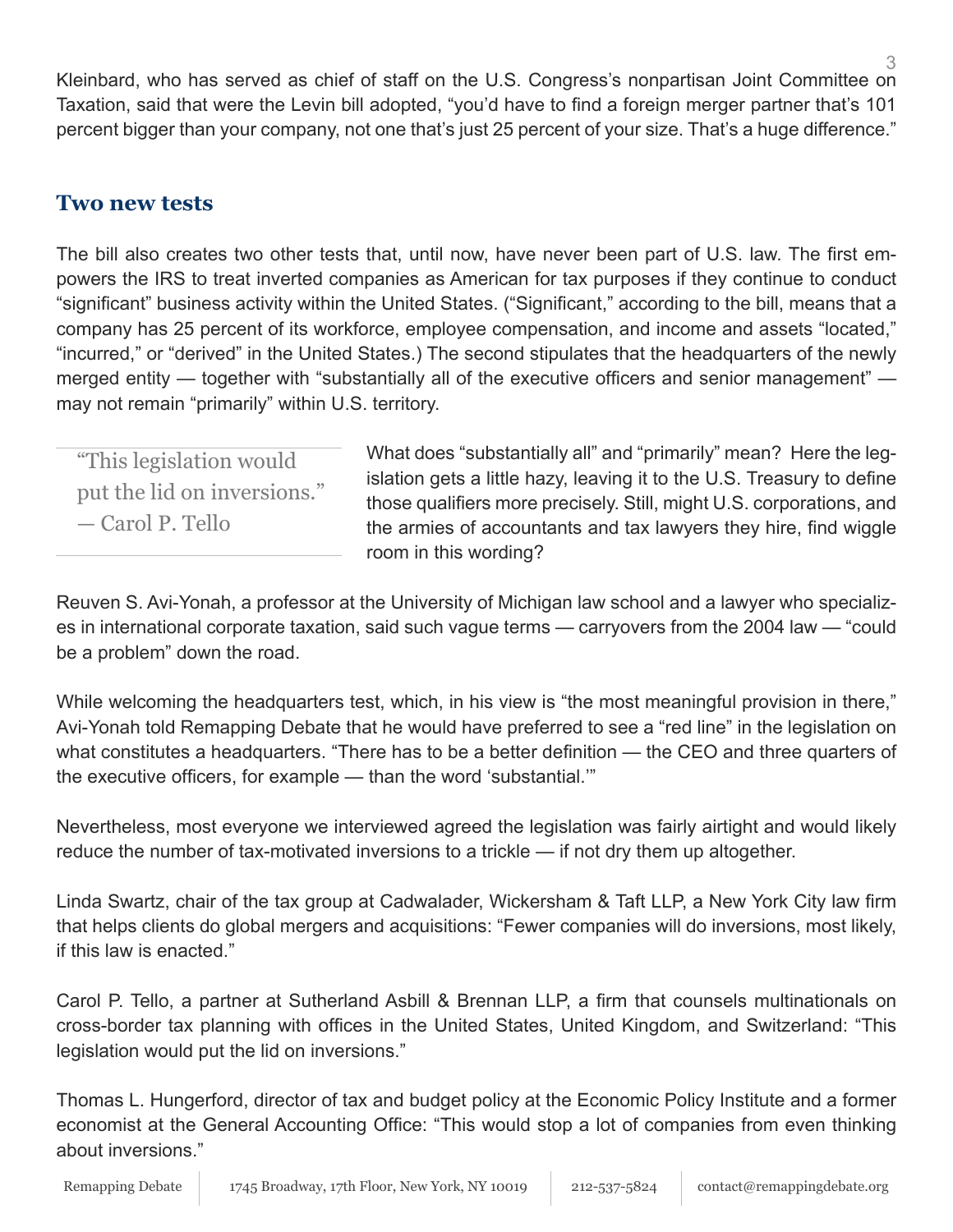#### Where's Congress on Inversions?

If Congress took on inversions once before without a total overhaul of the tax code, why would it be a stretch for lawmakers to do so now?

First, unlike a decade ago, there appears to be zero Republican appetite for targeted anti-inversion legislation — not even from Sen. Charles Grassley (R-Iowa), who, as a ranking member of the Senate Finance Committee in 2002, declared that inversions "aren't illegal, but they're sure immoral."

Now, however, Jill Gerber, Grassley's press secretary, confirmed to Remapping Debate that Grassley was unprepared to deal with the inversion problem outside of broader changes to the tax system.

In a Senate floor speech in May, Sen. Orrin Hatch (R-Utah), the ranking minority member on the Senate Finance Committee, said "arbitrary inversion restrictions" imposed on companies would only complicate "the goal of comprehensive tax reform." (Several phone messages left by Remapping Debate requesting an interview or clarification from the senator at his office in Washington, D.C. went unanswered.)

And though Democrats publicly grouse about tax loopholes for big corporations, many appear content to stand on the sidelines while inversions go on. In the Senate, where they have a majority, fewer than half of all Democrats are co-sponsors of Levin's bill. Even less support is visible in the House; there, just 11 of 199 Democrats have attached their names to the legislation.

Of the 16 Democrats who form a minority on the tax-writing Ways and Means Committee in the House, just seven originally co-sponsored Rep. Sander M. Levin's legislation. Remapping Debate telephoned and emailed the staff of the nine representatives who hadn't, to ask why not. We also emailed the staffs of four senior Republican members of the committee, to ask what benefit there was to closing the inversion loophole later, rather than now. The only substantive response was from the chief of staff to Rep. Allyson Schwartz (D-Pa.), who advised us that Schwartz had added her name to the legislation.

Even Sen. Ron Wyden (D-Ore.), the chairman of the Senate Finance Committee, has backed away from what many saw as initial support for the bill. Two weeks before the anti-inversion legislation was introduced on May 20, Wyden wrote an op-ed in The Wall Street Journal, saying he would consider a short-term fix to the problem. But in June he told reporters he preferred to deal with inversions as part of comprehensive tax reform.

Lindsey Held, a spokeswoman for Wyden in Washington, D.C., reaffirmed that position in an interview with Remapping Debate last week: "We think it's a much better approach to do it in one large, comprehensive effort, rather than just piecemeal."

Why? "Because it's not easy," she said. "Doing tax reform is an extremely heavy lift." But what is there to gain by waiting to do everything later, as opposed to at least closing the inversion loophole today? "My boss," she replied, "has been down this road before and done a good job in coming up with a bipartisan approach, which we also think is critical."

Still, wouldn't it make sense to stop the erosion of the corporate tax base with at least a temporary fix while negotiating a solution to the larger problem? Held wouldn't respond directly, saying only that "there is a way to do this in a retroactive manner."

But if a "bipartisan approach" is what is sought by Wyden, the prospects for retroactivity seem dim. The Levin bill, as it happens, provides that any inversions completed after May 8, 2014 would be annulled. Republicans have fiercely criticized that provision, with Hatch, for one, attacking it in his Senate floor speech. "Retroactive changes to the law…are the antithesis of stability and predictability," he declared.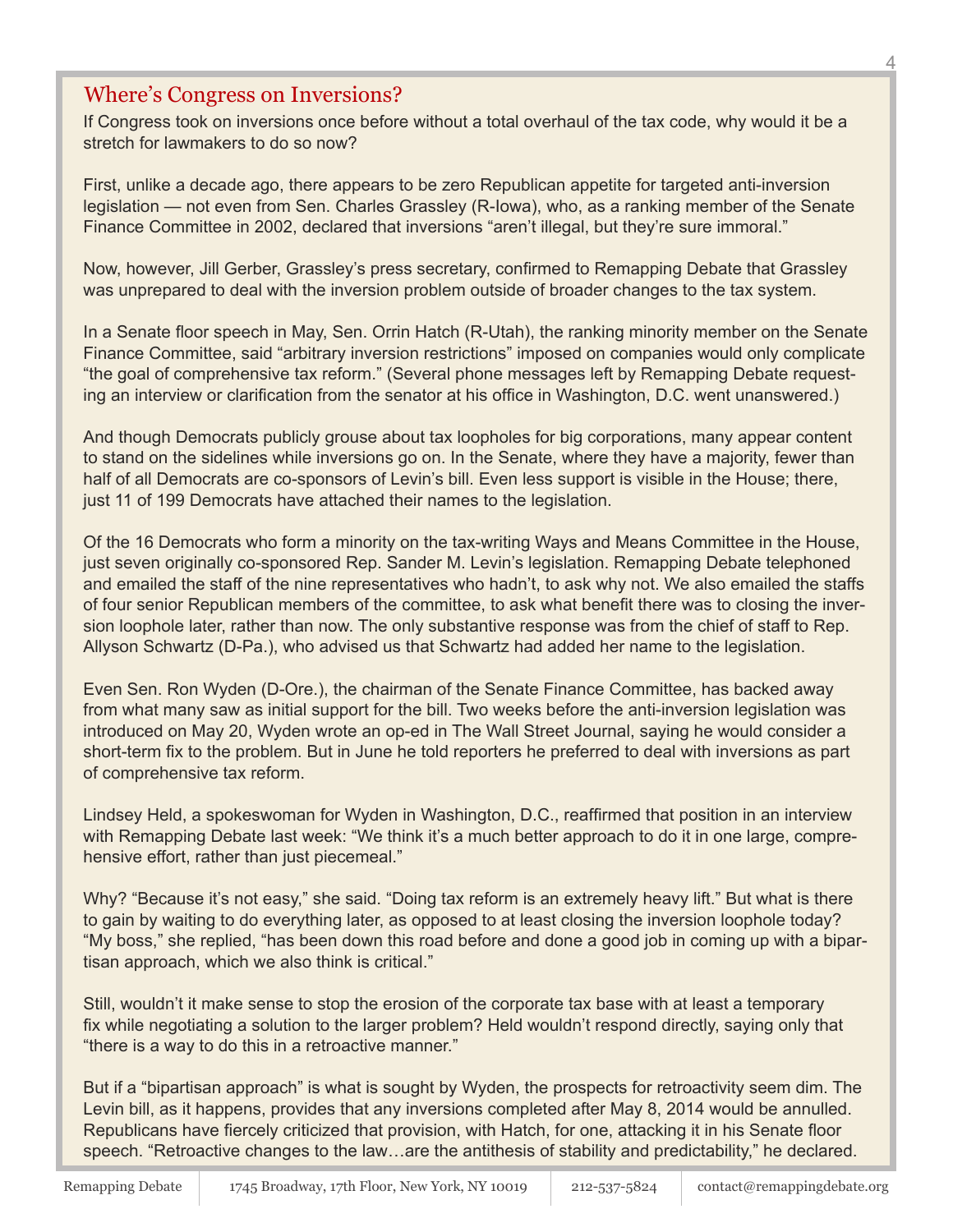The Levin bill is effective precisely because it is multi-layered, said Steve Wamhoff, legislative director for Citizens for Tax Justice, a nonprofit advocacy group in Washington, D.C., and a policy analyst at the Institute on Taxation and Economic Policy.

"Under these rules, you'll have to hand over the ownership of the majority of your company, do less than a quarter of your business in the United States, and move your management overseas." The headquarters test — which would put the United States more in line with how many foreign governments define the nationality of companies for tax purposes — is, in Wamhoff's view, the nail in the coffin for those tax-motived inversions he describes as "offensive."

The bill would force top executives and senior managers of corporations that sought to change their tax status to pack up and move abroad themselves, he says. That "is such a dramatic step for many companies that I just don't see it happening."

## **Collateral damage?**

Michael L. Schler, a partner in the tax department at Cravath, Swaine & Moore LLP in New York City, says the headquarters and business activities tests are so broadly worded that foreign multinationals could conceivably fall into the U.S. tax net in a way the bill likely never intended.

Right now, Schler told Remapping Debate, the bill "seems to say that if you're a pre-existing foreign company that is already managed from the U.S. and already has some business activities in the U.S., and you buy a U.S. company, no matter how small, for cash in a deal that has nothing to do with an inversion, then you, the foreign parent, could now get treated as a U.S. company for tax purposes."

"The U.S. has the highest corporate tax rate in the developed world and still uses an outdated system of international taxation." — Alliance for Competitive Taxation

That, he said, would unnecessarily restrict routine business activity. "The bill literally tells foreign companies, 'It's okay to keep all your existing management in the U.S. as long as you don't buy any U.S. corporation regardless of its size, but if you do, then you the foreign parent automatically becomes a U.S. corporation for tax purposes.' Well, that's a pretty extreme result, and it doesn't make a lot of sense."

One solution, Schler said, would be to drop the U.S. management test altogether. Another: Keep the management test but not have it apply if the acquired U.S. corporation was purchased for cash or was sufficiently smaller than the foreign corporation.

Kleinbard, the University of Southern California professor, disagreed. "I believe that foreign companies whose management is substantially in the United States should be considered U.S. firms tax-wise going forward — full stop. If Michael doesn't — fine, we can have that argument."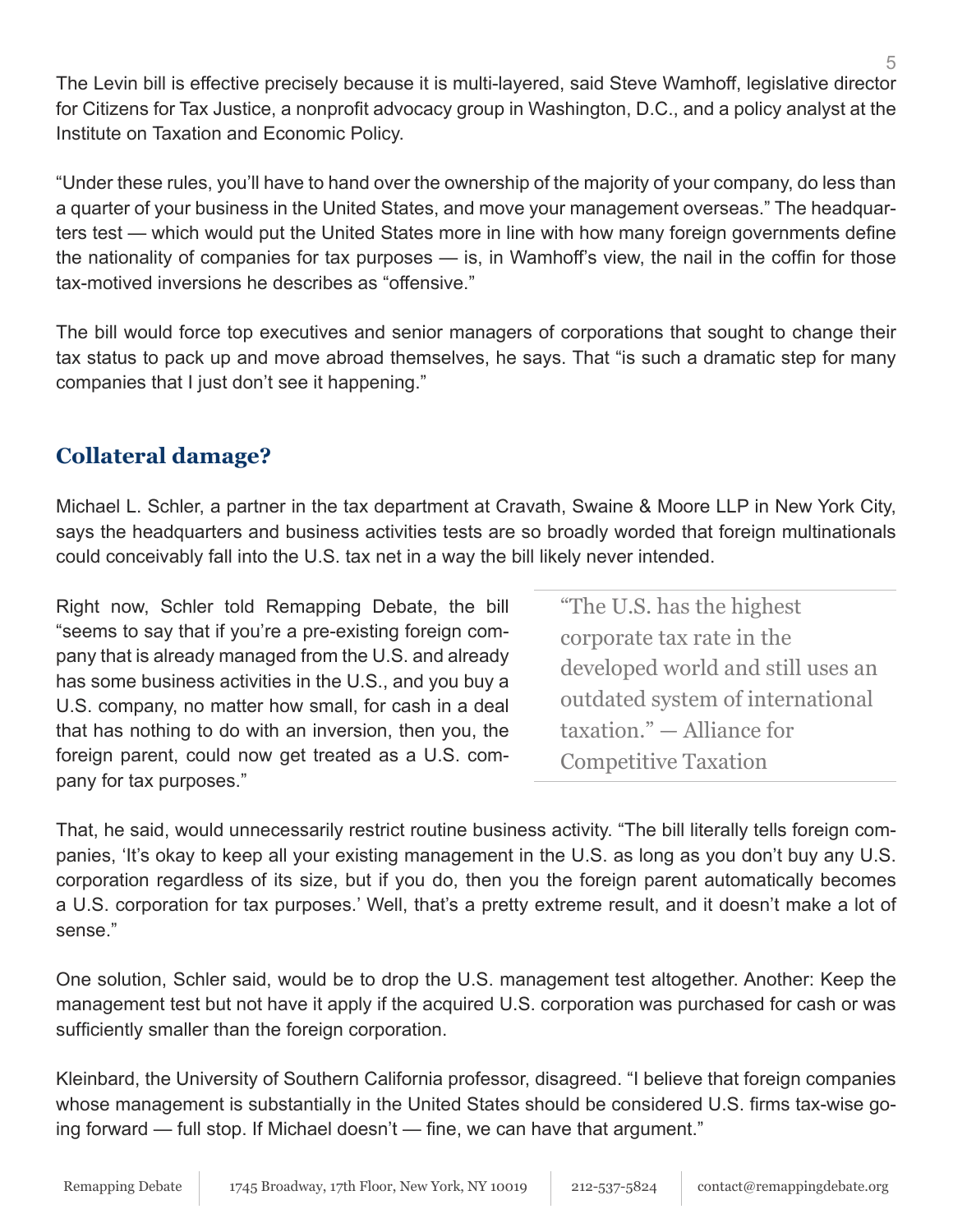But that debate, Kleinbard said, should come later when Congress at last takes up large-scale tax reform. "Deal with the immediate abuse of the inversions law now and protect the tax base, while still maintaining the pressure on getting fundamental reform done."

On balance, the provision "probably is on the aggressive side," said Tello, the international tax attorney in Washington, D.C., "but it does show how strongly the Levins feel about this issue. And I guess there is some indignation that you would take your company offshore for tax purposes and yet keep your headquarters here."

## **Bad for competition?**

The Levin bill's most outspoken critics say they oppose the legislation because it doesn't address what they say is the real reason corporations renounce their U.S. citizenship — that America's tax system makes them less competitive against rivals based in foreign countries with lower rates.

In 1952, levies on business accounted for 32.1 percent of all federal tax revenues. Nowadays, U.S. corporations contribute less than a tenth of federal tax revenues.

As the Alliance for Competitive Taxation, a coalition of multinationals including Google Inc., Cisco Systems, Inc., the General Electric Co., Pfizer, Inc., and The Coca-Cola Company, declared in a statement issued the day the Levins introduced their bill: "The U.S. has the highest corporate tax rate in the developed world and still uses an outdated system of international taxation…If we want to encourage companies to locate, invest, and create jobs in the U.S., then we have to address the root cause — America's broken tax code."

The Levin bill, "would do nothing to address the competitive disadvantages inherent in our tax code," the statement added, "and could lead to even more jobs and businesses leaving America."

The United States is one of only six industrialized nations that taxes domestic corporations on worldwide income, and its statutory corporate rate, 35 percent, is the highest in the developed world. However, the effective corporate rate for large corporations is considerably less — 12.1 percent in 2012, the nonpartisan Congressional Budget Office says — because of tax breaks unique to the U.S. code. (In 2011, America collected less in corporate tax relative to its Gross Domestic Product — 2.3 percent — than the 3 percent average collected by the 33 other members of the Organisation for Economic Cooperation and Development, the Paris-based club of leading market economies, according to a February report by the Congressional Research Service.)

Americans should worry less about how corporate titans such as General Electric, Boeing, and Microsoft are faring against foreign competitors and more about tax fairness between large and small U.S. businesses, says Frank Knapp Jr., co-chair of the American Sustainable Business Council, a coalition of 70 business organizations that advocates for 200,000 U.S. companies and 325,000 executives, owners, and investors.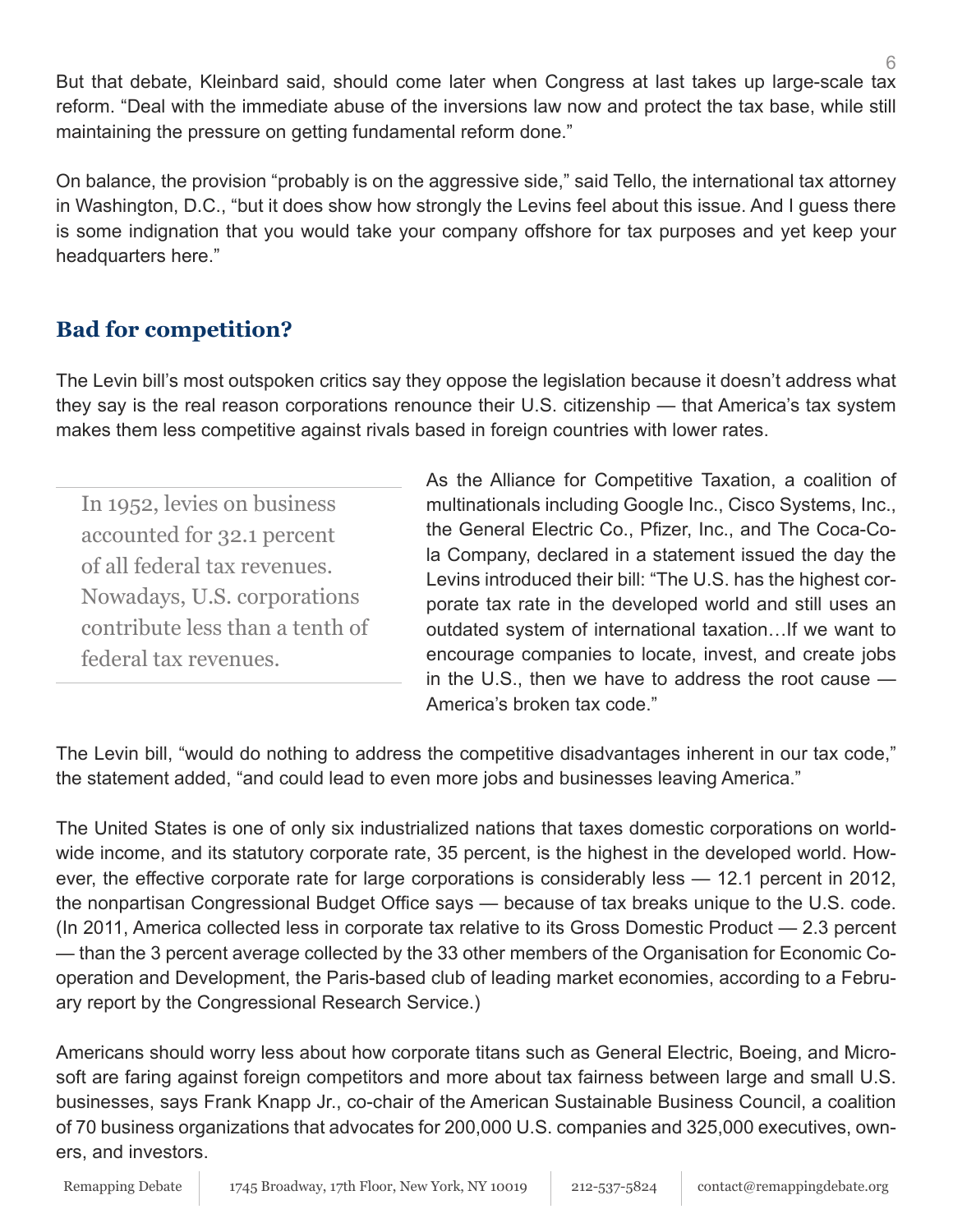Small business owners are well aware that U.S. multinationals legally escape paying much, and often all, of the highly publicized 35-percent corporate rate, Knapp told Remapping Debate, adding that his members aren't happy about it.

In a March 2013 poll of members, he said, the ASBC found that 80 percent of the more than 500 small business owners surveyed strongly agreed that the use of accounting loopholes such as inversions was contributing to our nation's budget problems and should be stopped; three-quarters said these practices wound up harming their own small businesses. Asked if foreign earnings of U.S. corporations should be taxed after receiving credit for foreign taxes paid, about two-thirds of small business owners said yes. The poll's margin of error was 4.4 percent.

The responses were identical among Republicans, Democrats, and Independents. "This resonates with everybody," said Knapp, who is also president and CEO of the South Carolina Small Business Chamber of Commerce. "Now, when we find such a contentious issue on which small business owners overwhelmingly agree, regardless of partisan leanings, our elected leaders in Washington ought to pay close attention."

## **National interests vs. corporate interests**

In 1952, long before anyone fretted about American companies becoming corporate runaways, levies on business accounted for 32.1 percent of all federal tax revenues. They've come a long way down since then.

Nowadays, U.S. corporations contribute less than a tenth of federal tax revenues. Wage workers, according to a February report by the Congressional Research Service, have made up the difference: From 1952 to 2012, payroll taxes as a share of federal revenues have risen from 9.7 percent to 34.5 percent, it said.

James S. Henry, a senior economic advisor to Tax Justice Network, an international coalition of activists who study corporation taxation, said numbers like these ought to have Americans asking two fundamental questions when it comes to inversions:

An American Sustainable Business Council poll found that 80 percent of the more than 500 small business owners surveyed strongly agreed that the use of accounting loopholes such as inversions was contributing to our nation's budget problems and should be stopped.

One: What is an American company?

Two: Should our national interests be subordinated to corporate interests?

American corporations, Henry told Remapping Debate, take much for granted: the protection of the U.S. armed forces; a stable political system; a legal structure that protects patents and fosters capital